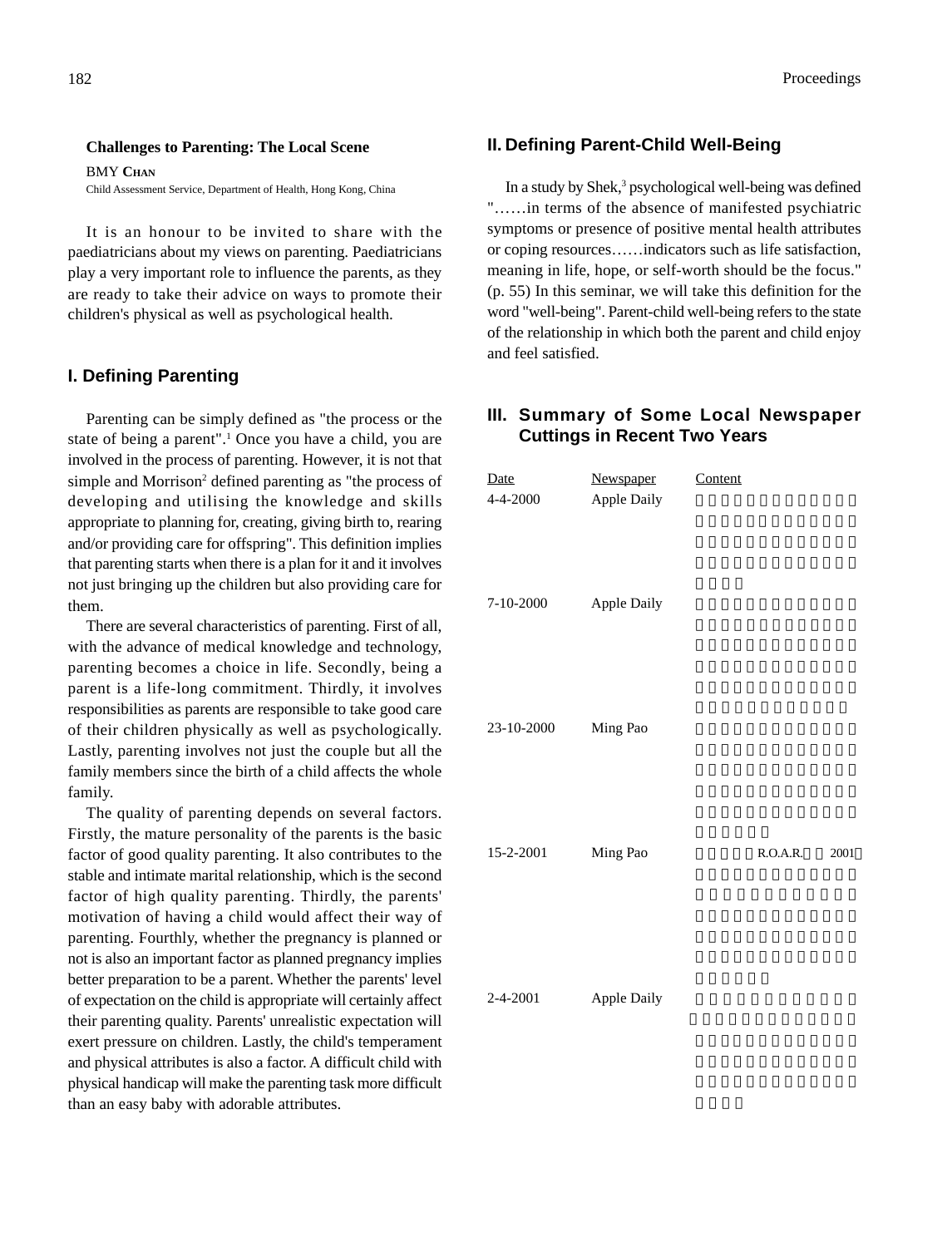The above newspaper cuttings suggest that some children are unhappy. It seems that their unhappiness is related to:

- the unsatisfactory parent-child relationship;
- pressure from academic study and
- pressure from the high parental expectations

| Date<br>3-1999 | <u>Newspaper</u><br>Ming Pao | Content<br>Study carried out in Eastern<br>District in March 1999 Major<br>Sources of Stress of Parents:<br>Children's academic<br>problems: 44%<br>Entry and selection of<br>schools: $34.4%$<br>Abilities in child-rearing:<br>$\sim$<br>34.3%<br>Economic difficulties: 32.6% |
|----------------|------------------------------|----------------------------------------------------------------------------------------------------------------------------------------------------------------------------------------------------------------------------------------------------------------------------------|
| 25-3-2000      | <b>Apple Daily</b>           | Most parents did not feel they                                                                                                                                                                                                                                                   |

|           |                    | perform the job of parenting<br>very well.   |  |
|-----------|--------------------|----------------------------------------------|--|
| 2-6-2000  | Ming Pao           |                                              |  |
|           |                    | Some parents felt stressful in<br>parenting. |  |
| 18-6-2000 | <b>Apple Daily</b> | 埗<br>埗                                       |  |

 $30 - 5 - 2001$  Ming Pao

Most parents had difficulties in child discipline.  $4-6-2001$  Ming Pao Some parents had inadequate

understanding of their children.

24-9-2001 Apple Daily

 $\sim$  32

Some parents were overprotective leading to the children's behavioural problems.

#### **IV. Review on Some Local Studies on Parenting**

In the study by the Boys' and Girls' Club Association of Hong Kong <sup>4</sup> on "Why are some parents more irritable?" Five factors were identified to be related to parents' irritability. They were:

- 1) Irrational belief.
- 2) Parental empathy which issympathetic understanding of child's thought and feelings.
- 3) Parental efficacy which is the ability to maintain composure in face of stress and frustration.
- 4) Social support to parents.
- 5) Children's influence on the mothers.

The study findings suggested that a supportive social environment was vital for the successful performance of the parenting role. The importance of social support was echoed in both the study on parenting stress and anger by Lam<sup>5</sup> and that on mental health of parents by Kwok and Wong. <sup>6</sup> The study on Hong Kong adolescents by Lai and McBride-Chang 7 also suggested that a positive family climate might act as a buffer against developing suicidal ideation in adolescents.

The implications of the study results include: firstly, more community support would help to reduce the stress of parenting.Secondly, educational programmes on child development and parenting skills which include skills in communicating with children, dealing rationally and effectively with children's undesirable behaviour as well as methods of rewarding desirable behaviours were recommended. Lastly, parents should be helped to identify their irrational beliefs and negative thinking as well as stress coping strategies.